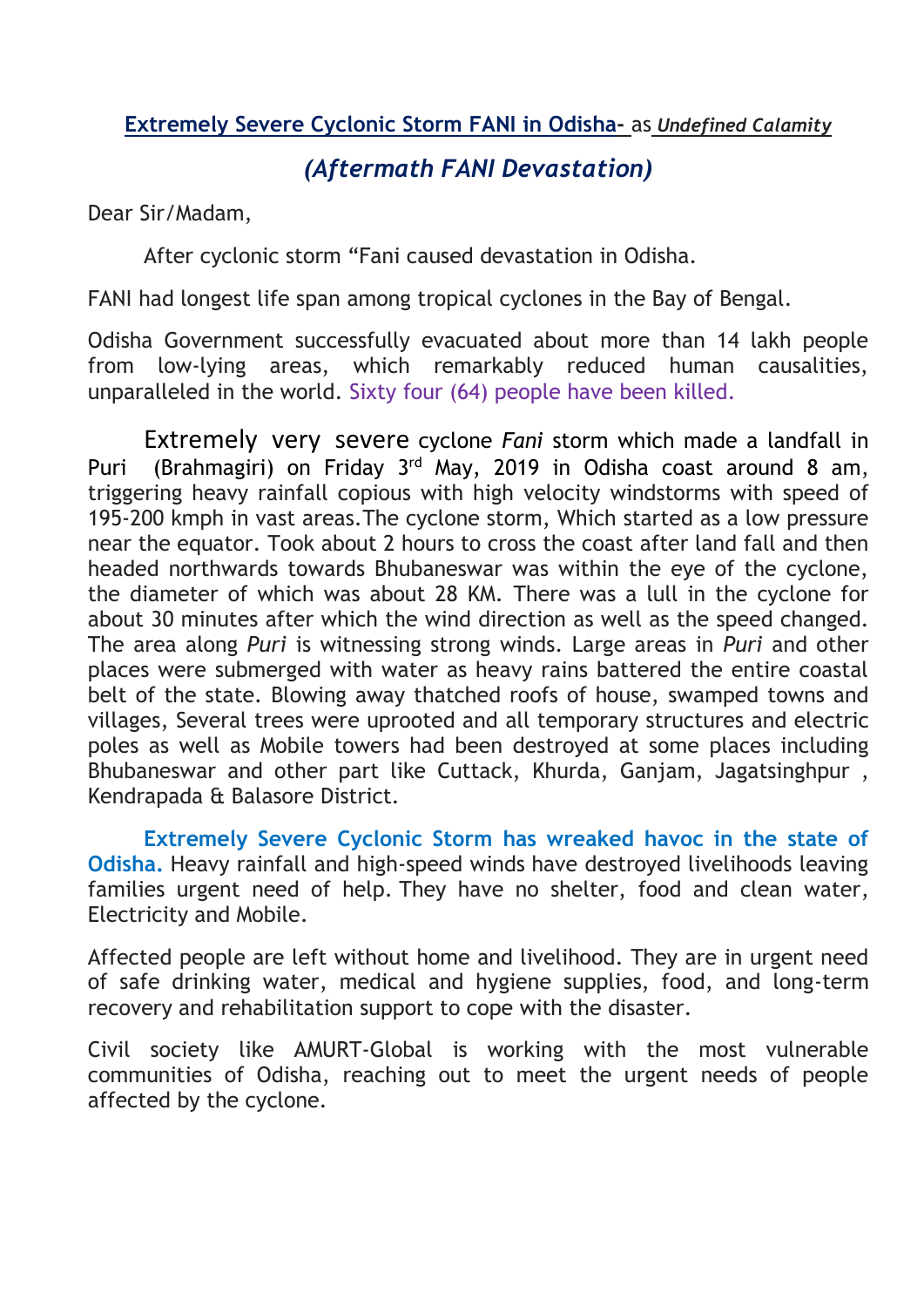













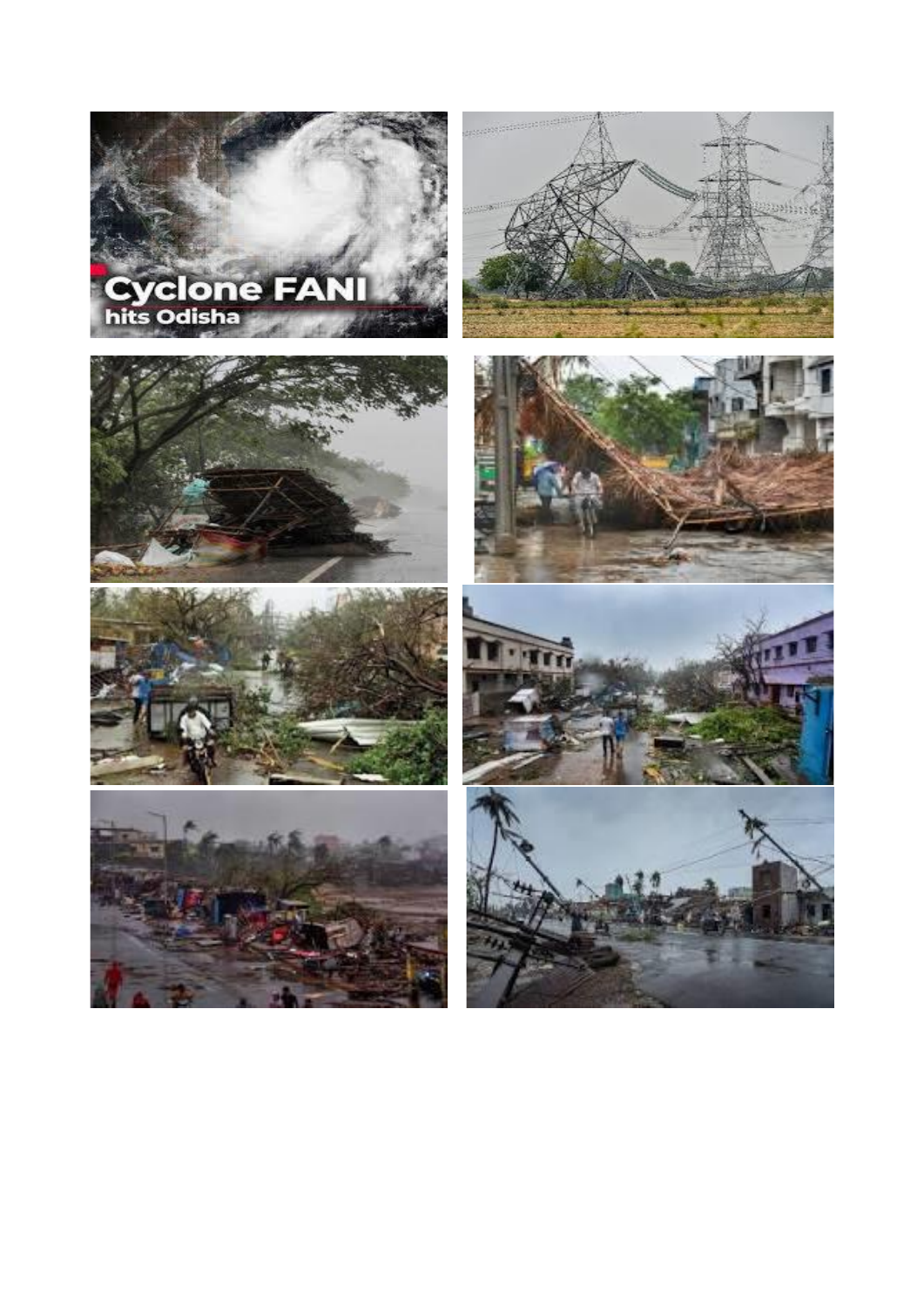

**Challenges:** *For urgently to help people receive critical relief supplies to survive the disaster.*

- **Distribute emergency food supplies.**
- **Restoration of Water supply/ Electricity/Telephone & Internet**
- **Provide shelter and hygiene kits** to support cyclone-affected families.
- **Provide rehabilitation** to displaced people who have lost their homes and livelihood
- **Repair water resources** as most of the villages are inundated and safe water is unavailable
- **Give long term recovery** to affected families and help them stand back on their feet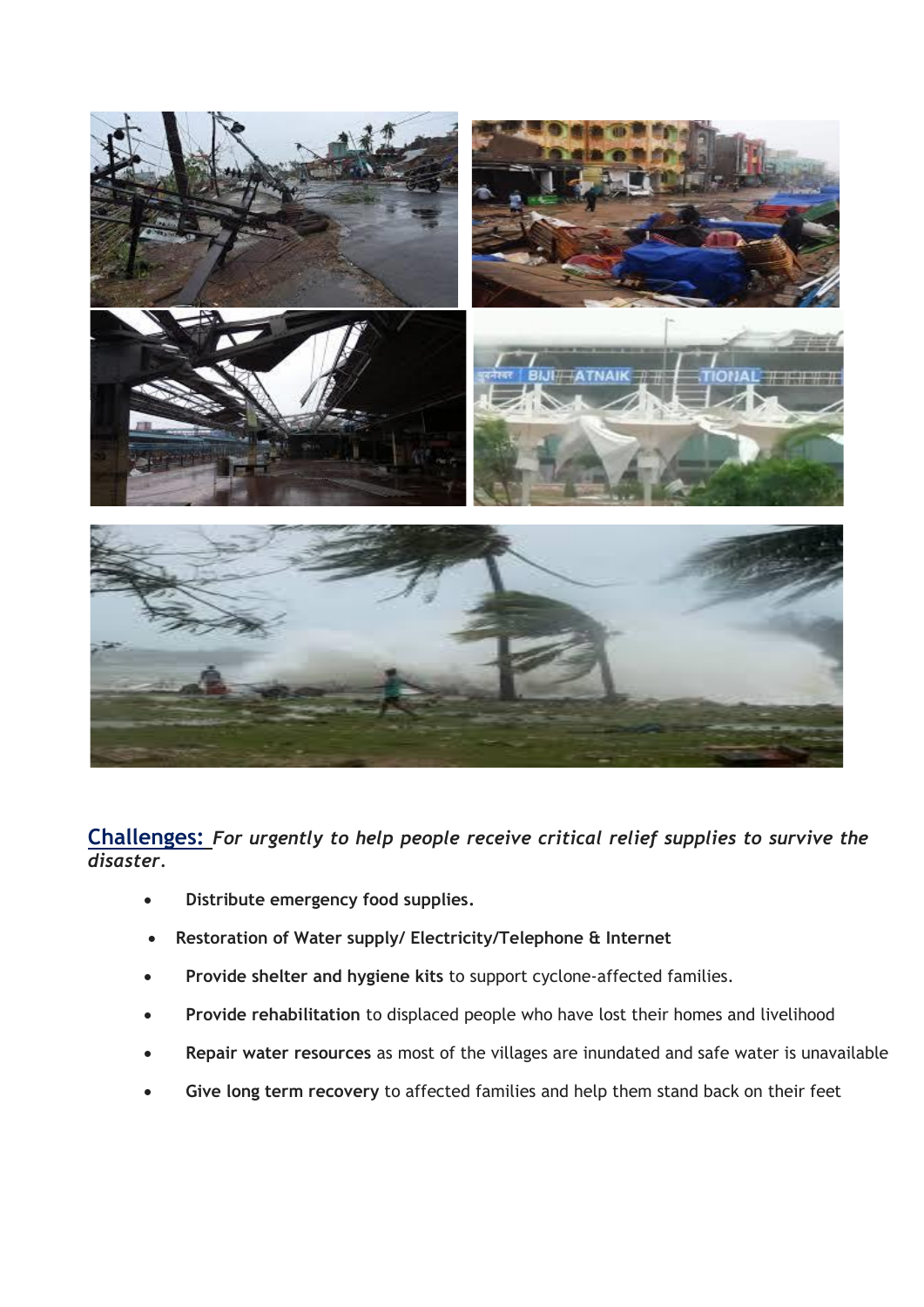## **High Loss & Damaged;**

- $\geq$  14 District / 159 Block / 52 town (9336 Crore loss) / More than &
- $\geq 5.56,761$  House were destroved.
- $\geq 1.60$  Crore peoples are affected.
- ➢ Govt.property loss 6643 Cr. Lakh
- $\triangleright$  Rural peoples were badly affected-1,50,94,321
- ➢ More than 80 Lakh power consumers have been affected
- ➢ Over 18000 Electric Poles had been uprooted & broken ( *While 400 KV Electric Tower-5 loss/200 KV Electric Tower-22 loss & 130 KV Electric Tower-21 loss)*
- ➢ 1200 crore damaged in power supply network.(3 District)
- ➢ Power Network was damaged in District( *Cuttack, Khurda, Ganjam, Jagatsinghpur , Kendrapada & Balasore* )
- ➢ 14 District affected
- ➢ Train and Flight service was stopped
- ➢ 1.56 lakh Electric Pole complete destroyed
- ➢ 1031 Hospital and Primary Health Centre were completed damaged around 163.23 Cr. Damaged & loss.
- $\geq$  1025 houses damaged in Ganjam
- ➢ University infrastructure damaged more than- 500 crore but Sanskrit University, Puri- loss about -16 Cr.
- ➢ 33% Agricultural crops lost (1.88 lakh Hectares) –Loss about- 175.69 Cr.
- ➢ Horticulture crops loss-2638 hectares among 5 district loss around 34 crore.
- ➢ Irrigation Dept.-370.90 Cr.
- ➢ Forest Dept 31.59 Cr.
- ➢ Sewerage Dept-326 Cr.
- ➢ Storm uprooted 2500 betel vines.
- $\geq$  20 lakh tree were uprooted and 580 crore require for the creation of new jungle
- ➢ Cultural Dept. Loss-72 crore
- ➢ GDP -2% reduced
- ➢ Central Tax-12% Loss
- ➢ 34,56,362- Animals death ( Number of Cow & Buffalo death-2650, Number of Goats are Death-3631, Number of Hen death- 53,26,905.
- ➢ No. of Education institute damaged-6498 AND In Puri Dist. Loss about-305 Cr.
- ➢ Interim cost loss-11,942,68 crore
- ➢ Renders 2 lakh people were being Homeless
- ➢ 4000 deer missing from a Balukhand- Konark sanctuary *(Which is spread over 72 square kilometres between Puri-Konark town)*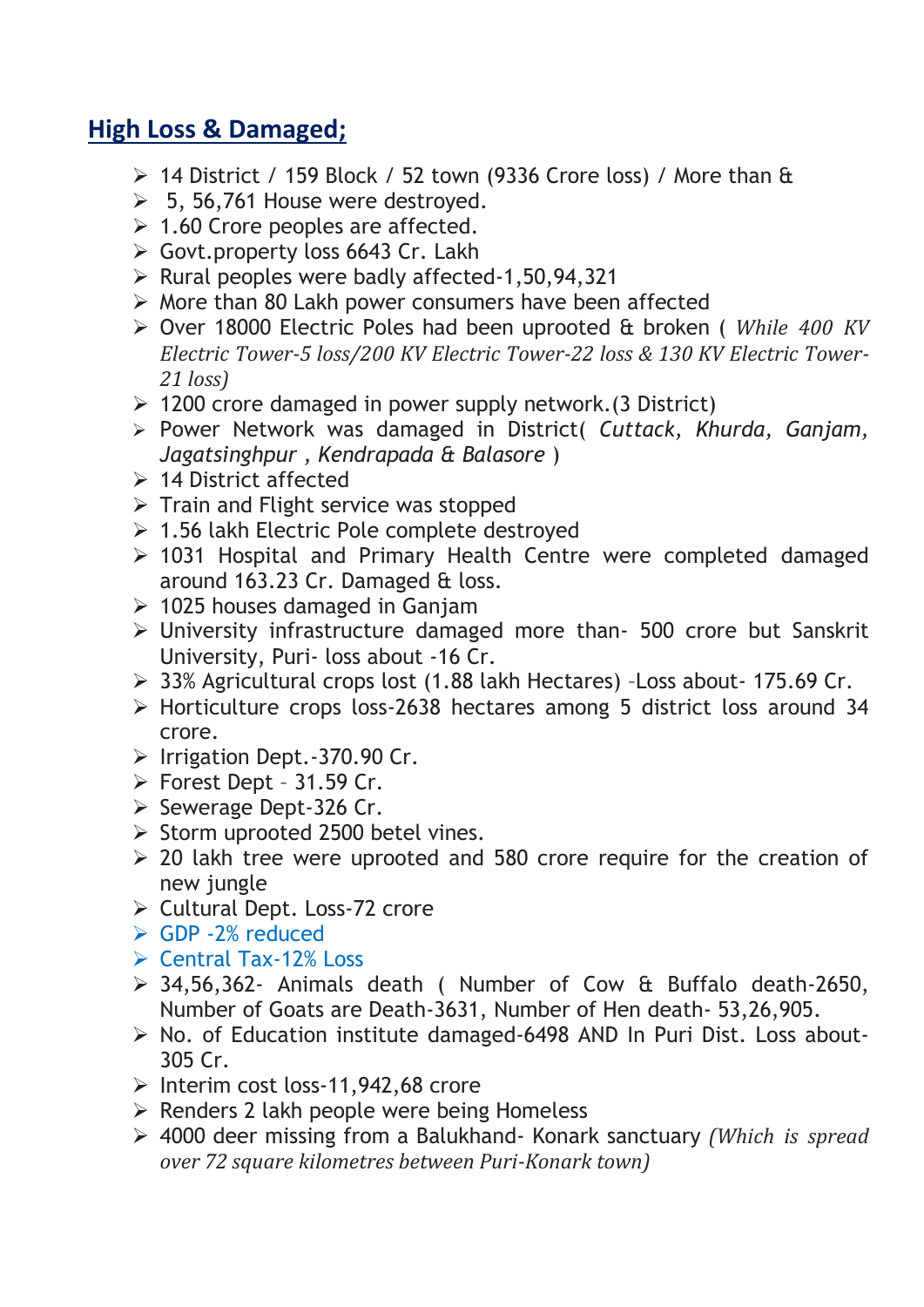- ➢ Tourist Department Loss about 524.2 Cr.
- ➢ Water Supply Loss-51.46 Cr.
- ➢ Road & Housing Construction- 84 Cr.
- ➢ Water Resources Dept. -370.90 Cr.
- ➢ Public Works Department—868.26 Cr.
- ➢ Rural Development—435.77 Cr.
- ➢ Housing & Urban Development Dept- loss—498.22 Cr.
- ➢ Panchayatraj Dept—475.98 Cr.
- ➢ Fish & Animal Husbantary-33.45 Cr.
- ➢ Women's & Child Development –74.31 Cr.
- $\geq$  SC & ST Department -8.66 Cr.
- ➢ Handloom Dept- -17.41 Cr.
- ➢ Co-operative Dept –32.88 Cr.
- ➢ Higher Education Dept—296 Cr.
- ➢ Skill & Technical Education Dept –57.56 Cr.
- $\triangleright$  Housing Dept. -113.97 Cr.
- ➢ Forest & Environment Dept 537.80 Cr.
- ➢ Animal Resources Loss 5375 Cr.
- ➢ Chick Death/ Loss- 1.41 Lakh in Puri only
- ➢ Vegetable & Fruits including Coconut worth 34.16 Cr. Have been damaged.

## **Victims are affected:**

# Total Number of Coconut Farmers are affected--- 1, 72,000

As many as 11, 59,375 Coconut Tree on 6625 Hectares of Land have been either Uprooted Or damaged by the Cyclonic Storm.

*(Sources from Horticulture Dept.)*

# Total Number of Fisherman Community are affected—-- 75,000

# Total Number of Electrical Consumer are affected—- **3**, 10,000

Ganjam District Suffers: 107.53 Cr. Loss.

- ❖ 6.25 Lakh Hectares crop damaged
- ❖ Morethan—2673 villages of 22 Blocks were heavily damaged during the cyclonic storm.
- **Prime Minister (***Nerandra Modi***) was declared Rs. 1345+ crore aid for Fani-Hit State.**

**But Odisha Govt. has demanded 5227 Cr. 68 Lakh from NDRF.**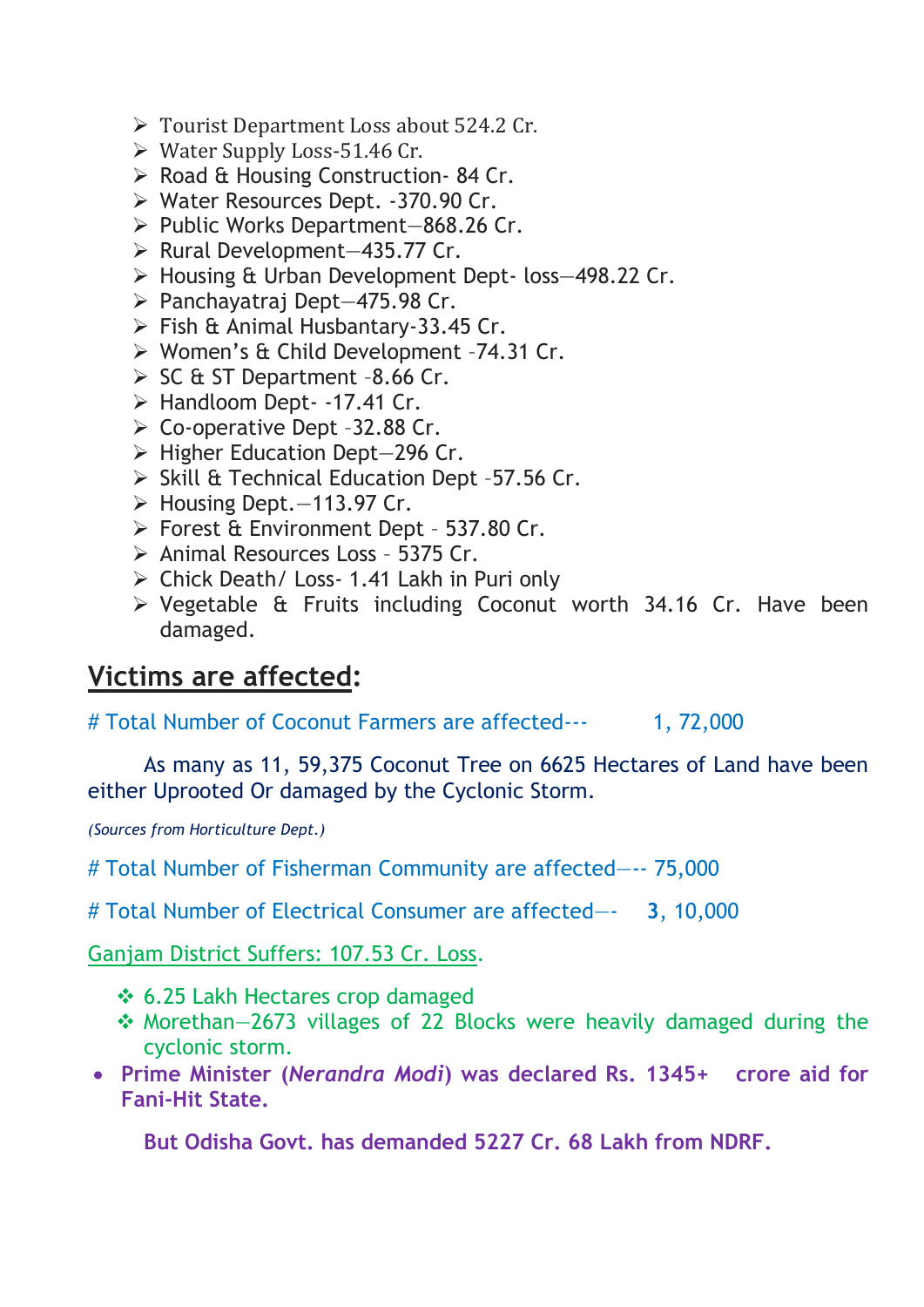• **Odisha Govt. was demanded fund Rs.5227 Cr. 68 Lakh from NDRF towards 14 Dist. For Relief and Rehabilitation service. But, Odisha Govt. has received 1340.87 Cr, till now from Govt. of India. And Dept. Of Special relief commissioner was allocated to all affected District of 1357 Cr. 14 Lakh till now.**

#### **Feature**:

- ➢ Odisha AMURT-Global unit and PROGREESS had been rush there place. Initial More than 12 volunteers were been deployed.
- ➢ We have own arranged 20,000 water packet and Bitten Rice, Gur, candle, Fire box (all are in one packet) was collected 250 bag from local markets.
- ➢ Initially we started our operation in *Konark* area under Gopa Block (*Puri* District) for 5 days from 8th May -12th May and then, we had moves towards in *Satapada* area in *Krushnaprasad* Block.



**Tarpauline distributed at Biripada (Gop) in Puri District**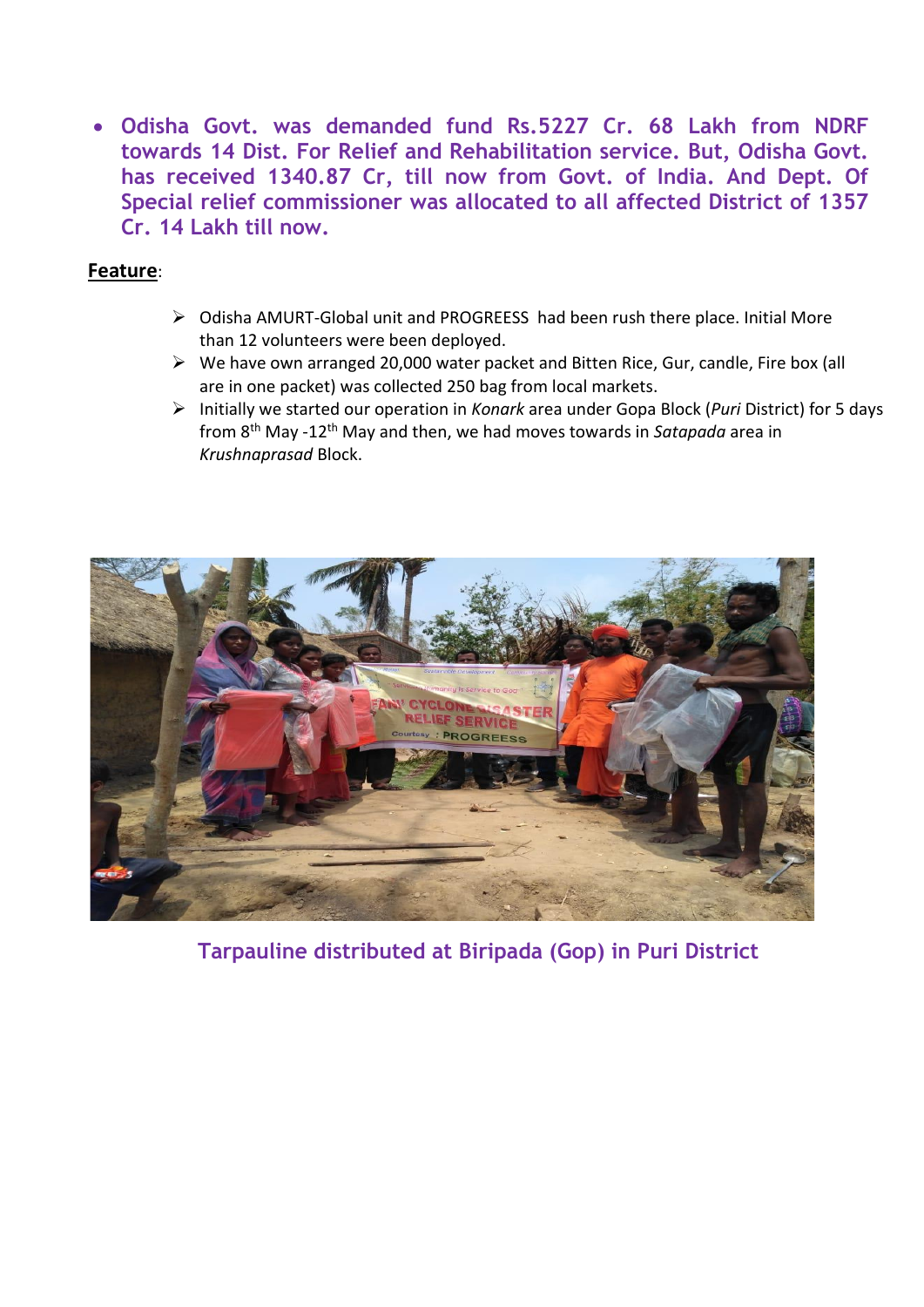

**Free kitchen relief camp was conducted at Sutan (Gop) in Puri District**



**Free kitchen camp conducted at Sipakuda (Satapada) in Krushnaprasad Block Of Puri District**

- ➢ Now our Relief operation at *Satapada of Krushnaprasad* and Brahmagiri Block.
- $\triangleright$  1 platoon police force was provided for escorts with our relief materials and team while requesting to the Inspector General (IG) of Police in Odisha state HQ.
- $\triangleright$  Time to time we will send frequently reports.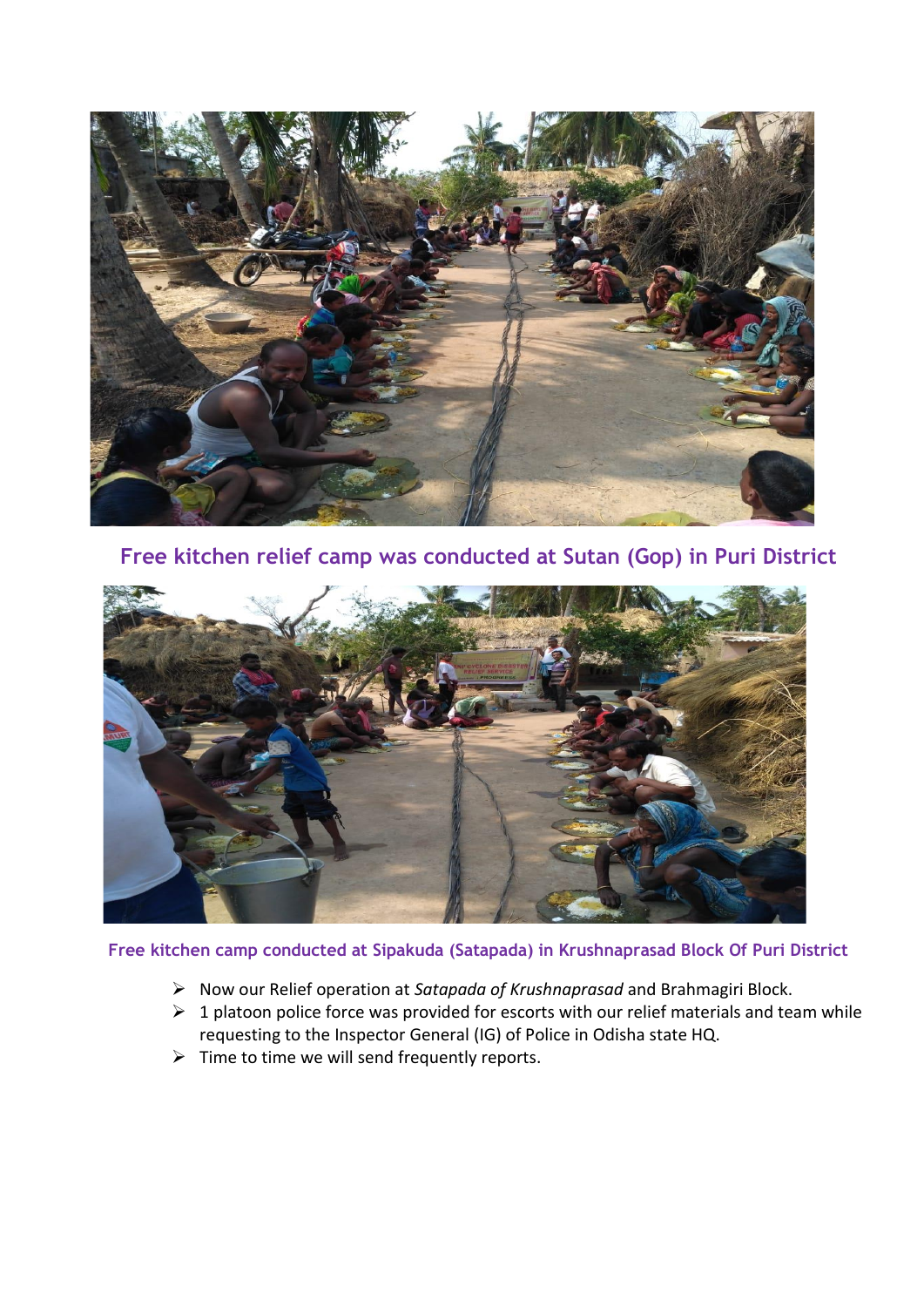# **Work Done / Performance Report:**

| <b>Sl</b><br><b>No</b>                 | <b>Name of the</b><br>village | <b>Panchayat</b>          | <b>Block/Dist.</b>   | <b>Material</b><br><b>Distributed</b>                                          | <b>Number of</b><br><b>Beneficiary</b> |
|----------------------------------------|-------------------------------|---------------------------|----------------------|--------------------------------------------------------------------------------|----------------------------------------|
| $\mathbf{1}$                           | Achutapur                     | <b>Konark</b>             | Gop/ Puri            | Dry food/ Water<br>Pkt/Tarpaulin &<br><b>Kitchen Camp</b>                      | 150                                    |
| $\mathbf{2}$                           | Nilakanthaswara               | Badatara                  | Gop/Puri             | Dry food/ Water<br>Pkt/Tarpaulin &<br>Kitchen Camp                             | 50                                     |
| 3                                      | <b>Bhima Reddy</b>            | Sutan                     | Gop/ Puri            | Dry food/ Water<br>Pkt/Tarpaulin &<br>Kitchen Camp                             | 280                                    |
| $\boldsymbol{4}$                       | Sutan                         | Sutan                     | Gop/Puri             | Dry food/ Water<br>Pkt/Tarpaulin &<br>Kitchen Camp                             | 110                                    |
| 5                                      | <b>Biripada</b>               | Banakhandi                | Gop/ Puri            | Dry food/ Water<br>Pkt/Tarpaulin &<br>Kitchen Camp                             | 700                                    |
| 6                                      | Birijanga                     | Konark NAC-<br>Ward No-13 | Gop/Puri             | Dry food/ Water<br>Pkt/Tarpaulin &<br>Kitchen Camp                             | 250                                    |
| $\overline{7}$                         | Sipakuda                      | Pirijipur                 | <b>Krushnaprasad</b> | Dry food/ Water<br>Pkt/Tarpaulin &<br>Kitchen Camp/LED<br><b>Torch Light</b>   | 1050                                   |
| 8                                      | Guptapur                      | Satapada                  | Krushnaprasad        | Dry food/ Water<br>Pkt/Tarpaulin &<br>Kitchen Camp / LED<br><b>Torch Light</b> | 240                                    |
| 9                                      | Satapada                      | Satapada                  | <b>Krushnaprasad</b> | Dry food/ Water<br>Pkt/Tarpaulin &<br>Kitchen Camp / LED<br><b>Torch Light</b> | 240                                    |
| 10                                     | Karimpur                      | Badapada                  | <b>Brahmagiri</b>    | Mosquito Net / LED<br>Torch Light & Towel                                      | 155                                    |
| 11                                     | Jhaudia sabar sahi            | Bira -<br>Harakrushnapur  | <b>Puri Sadar</b>    | <b>High quality Tarpaulin</b>                                                  | 62                                     |
| 12                                     | Bhoi sahi                     | Bira -<br>Harakrushnapur  | <b>Puri Sadar</b>    | <b>High quality Tarpaulin</b>                                                  | 15                                     |
| 13                                     | Maluda & Chari<br>Chhak       | Maluda &<br>Krushnaprasad | <b>Krushnaprasad</b> | Kitchen Camp - Food<br>distribution                                            | 400                                    |
| <b>Now Continue our Relief service</b> |                               |                           |                      |                                                                                |                                        |